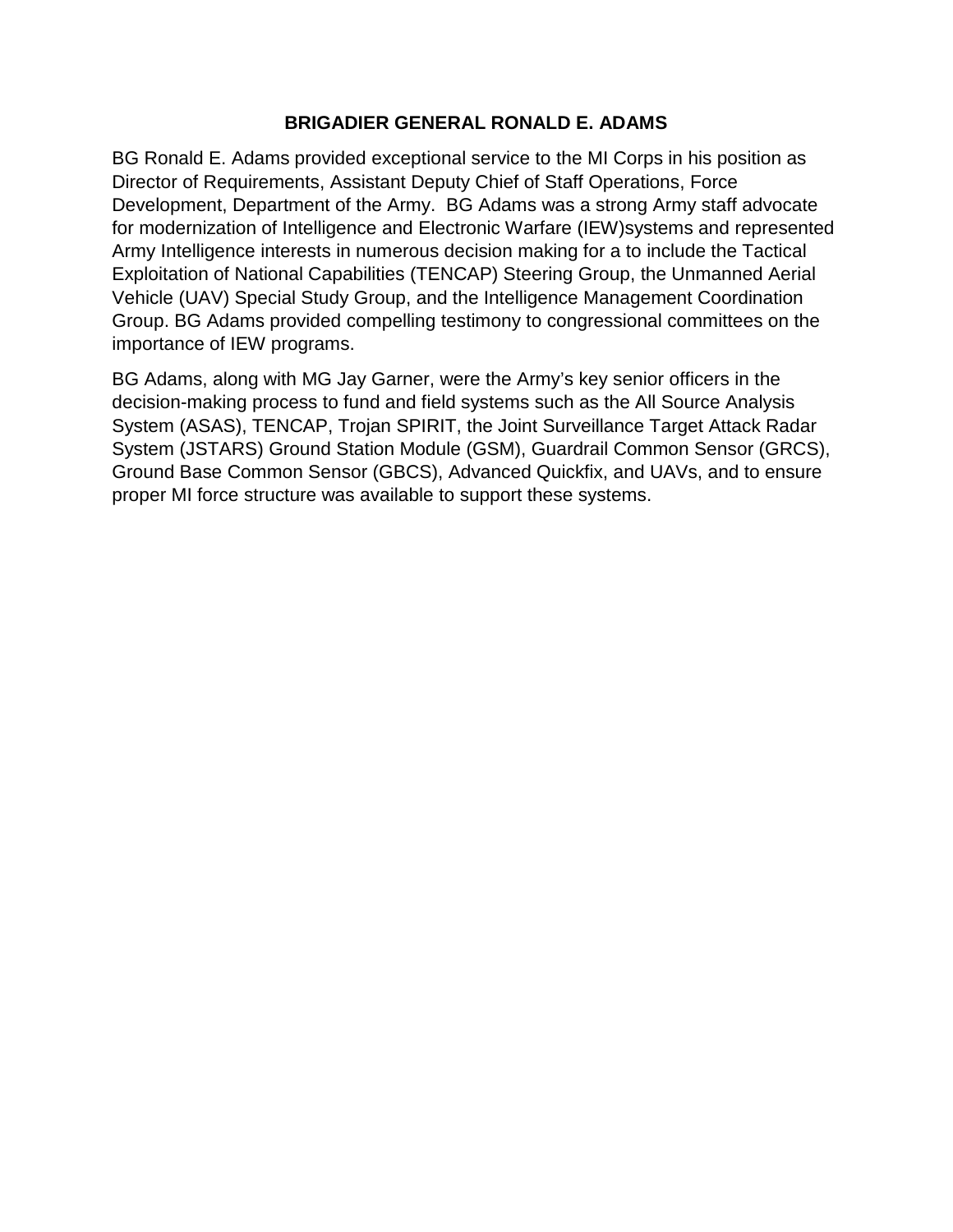

*United States Army* 

# **Lieutenant General RONALD E. ADAMS**

**Retired 1 January 2002** 

#### SOURCE OF COMMISSIONED SERVICE ROTC

MILITARY SCHOOLS ATTENDED Armor Officer Basic and Advanced Courses United States Army Command and General Staff College National War College

EDUCATIONAL DEGREES Jacksonville State University - BS Degree - Business Administration Pennsylvania State University - MBA Degree - Management

#### FOREIGN LANGUAGE(S) None recorded

| <b>PROMOTIONS</b> | DATES OF APPOINTMENT |  |  |
|-------------------|----------------------|--|--|
|                   |                      |  |  |
| 2LT               | 30 May 65            |  |  |
| 1LT               | 1 Sep 66             |  |  |
| <b>CPT</b>        | 1 Nov 67             |  |  |
| <b>MAJ</b>        | 6 Aug 75             |  |  |
| <b>LTC</b>        | 11 Jul 80            |  |  |
| <b>COL</b>        | 1 Nov 84             |  |  |
| <b>BG</b>         | 1 Oct 90             |  |  |
| MG                | 1 Nov 93             |  |  |
| <b>LTG</b>        | 12 Oct 98            |  |  |

#### MAJOR DUTY ASSIGNMENTS

| <b>FROM</b> | TO     | <b>ASSIGNMENT</b>                                                                                                                             |
|-------------|--------|-----------------------------------------------------------------------------------------------------------------------------------------------|
| Jun $65$    | Sep 65 | Platoon Leader, A Troop, 1st Squadron, 11th Armored Cavalry Regiment, Fort<br>Meade, Maryland                                                 |
| Oct $65$    | Jun 66 | Platoon Leader, A Troop, later S-3 Air, Headquarters Troop, 1st Squadron, 11th<br>Armored Cavalry Regiment, Fort Meade, Maryland              |
| Jun $66$    | Jul 67 | Assistant S-3, later S-1, 1st Squadron, 11th Armored Cavalry Regiment, United<br>States Army, Vietnam                                         |
| Dec $67$    | Sep 68 | Student, Officer Fixed and Rotary Wing Aviator Courses, United States Army<br>Aviation School, Fort Stewart, Georgia and Fort Rucker, Alabama |
| Sep 68      | Feb 69 | Commander, D Troop, 6th Squadron, 1st Cavalry, 2d Armored Division, Fort<br>Hood, Texas                                                       |

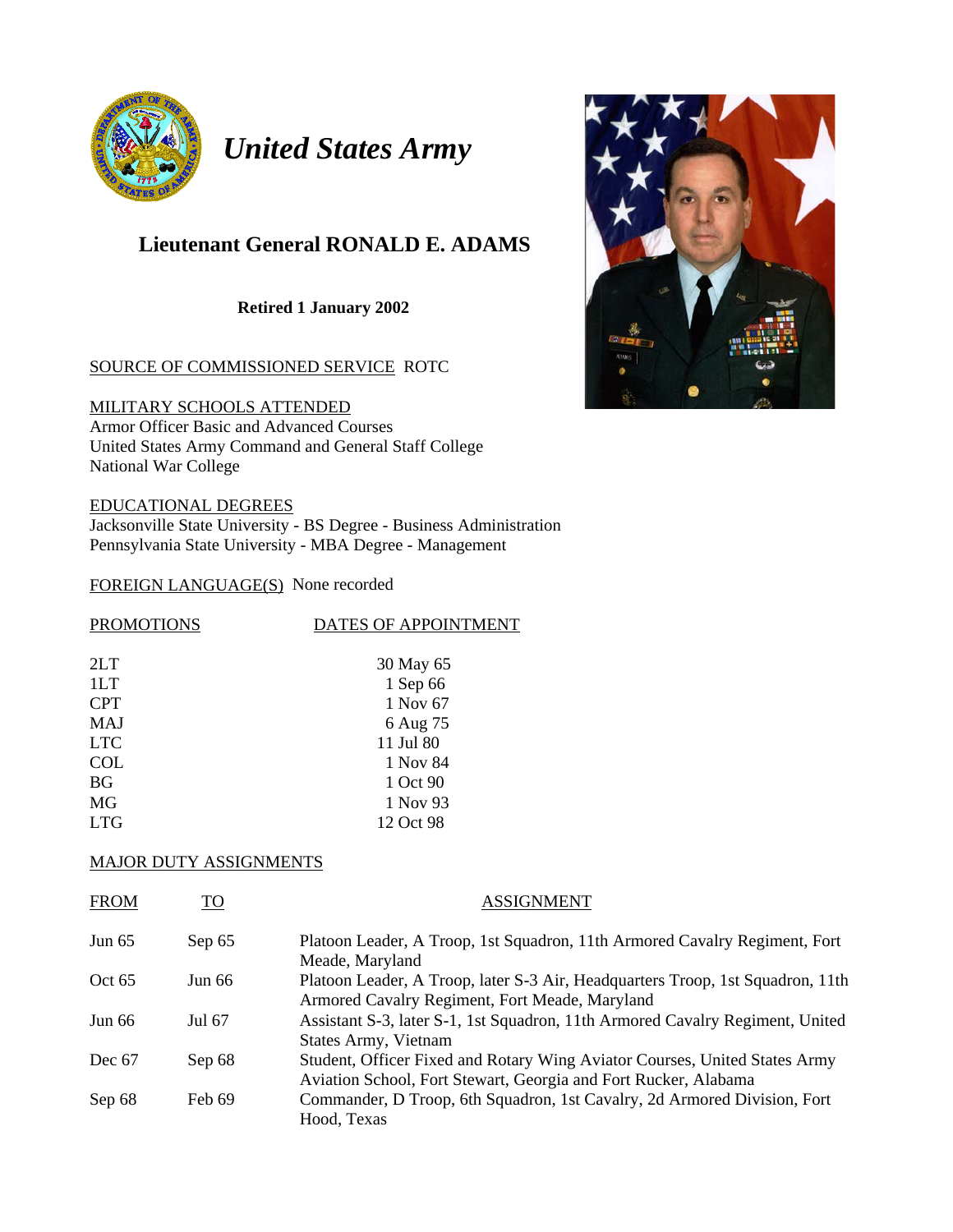### **Lieutenant General RONALD E. ADAMS**

| Feb 69        | Sep 69        | Aero Rifle Platoon Commander, later Operations Officer, later Executive Officer,<br>C Troop, 2d Squadron (Airmobile), 17th Cavalry, 101st Airborne Division,<br>United States Army, Vietnam |  |
|---------------|---------------|---------------------------------------------------------------------------------------------------------------------------------------------------------------------------------------------|--|
| Sep 69        | Feb 70        | Intelligence Officer (S-2), later Executive Officer, 2d Squadron (Airmobile), 17th<br>Cavalry, 101st Airborne Division, United States Army, Vietnam                                         |  |
| Apr 70        | Jan 71        | Student, Armor Officer Advanced Course, United States Army Armor School,<br>Fort Knox, Kentucky                                                                                             |  |
| Jan 71        | <b>Jun 72</b> | Student, Pennsylvania State University, University Park, Pennsylvania                                                                                                                       |  |
| <b>Jun 72</b> | Jul 74        | Instructor, United States Army Armor School, Fort Knox, Kentucky                                                                                                                            |  |
| Aug 74        | <b>Jun 75</b> | Student, Command and General Staff College, Fort Leavenworth, Kansas                                                                                                                        |  |
| Jun 75        | May 77        | Commander, B Troop, later Executive Officer, 3d Squadron, 5th Cavalry, 9th<br>Infantry Division, Fort Lewis, Washington                                                                     |  |
| May 77        | <b>Nov 77</b> | Secretary of the General Staff, 9th Infantry Division, Fort Lewis, Washington                                                                                                               |  |
| <b>Nov 77</b> | Apr 81        | Military Assistant/Aide to the Secretary of the Army, Washington, DC                                                                                                                        |  |
| Apr 81        | <b>Jul 82</b> | Commander, 2d Aviation Battalion, 2d Infantry Division, United States Army,<br>Korea                                                                                                        |  |
| <b>Jul 82</b> | <b>Jul 84</b> | Chief, Aviation Branch, United States Army Military Personnel Center,<br>Alexandria, Virginia                                                                                               |  |
| Aug 84        | <b>Jun 85</b> | Student, National War College, Fort McNair, Virginia                                                                                                                                        |  |
| <b>Jun 85</b> | <b>Jul 87</b> | Commander, Aviation Brigade, 25th Infantry Division, Schofield Barracks,<br>Hawaii                                                                                                          |  |
| Jul 87        | Aug 89        | Executive Assistant to the Deputy Commander-in-Chief/Chief of Staff, United<br>States Pacific Command, Camp Smith, Hawaii                                                                   |  |
| Sep 89        | Dec 89        | Chief of Staff Army Strategic Fellow, United States Army War College, Carlisle<br>Barracks, Pennsylvania                                                                                    |  |
| Dec 89        | Sep 91        | Assistant Division Commander, 101st Airborne Division, Fort Campbell,<br>Kentucky and OPERATIONS DESERT SHIELD/DESERT STORM, Saudi<br>Arabia                                                |  |
| Sep 91        | Jul 94        | Director of Requirements, Office of the Deputy Chief of Staff for Operations and<br>Plans, United States Army, Washington, DC                                                               |  |
| Jul 94        | Sep 96        | Commanding General, United States Army Aviation Center and Fort Rucker, Fort<br>Rucker, Alabama, and Commandant, United States Army Aviation Logistics<br>School, Fort Eustis, Virginia     |  |
| Sep 96        | Oct 98        | Assistant Deputy Chief of Staff for Operations and Plans for Force Development,<br>United States Army, Washington, DC                                                                       |  |
| Oct 98        | Oct 99        | Deputy Commander and Chief of Staff, Allied Land Forces Central Europe                                                                                                                      |  |
| Oct 99        | Sep 00        | Commander, Stabilization Force, OPERATION JOINT FORGE, Bosnia                                                                                                                               |  |
| Sep 00        | Dec 01        | Deputy Commander, Joint Headquarters Centre/Commanding General, United<br><b>States Army North Atlantic Treaty Organization</b>                                                             |  |

## SUMMARY OF JOINT ASSIGNMENTS

Assignment Dates Grade